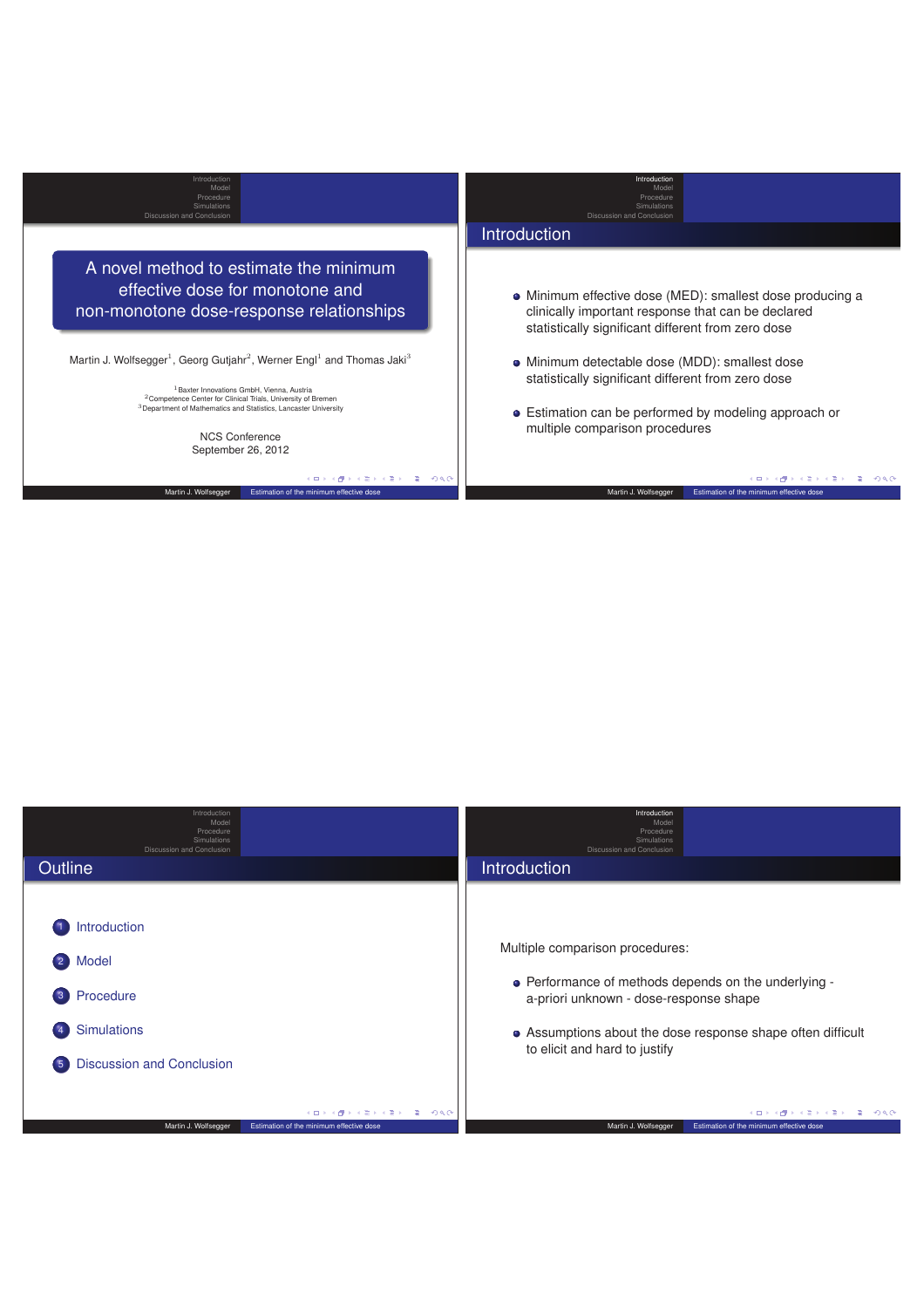| Introduction<br>Model<br><b>Assumptions</b><br>Procedure<br>Minimum effective dose<br>Control of the type I error<br>Simulations<br>Discussion and Conclusion                                                                                                                                                                                                                                        | Introduction<br>Model<br>Assumptions<br>Minimum effective dose<br>Procedure<br>Control of the type I error<br>Simulations<br>Discussion and Conclusion                                                      |
|------------------------------------------------------------------------------------------------------------------------------------------------------------------------------------------------------------------------------------------------------------------------------------------------------------------------------------------------------------------------------------------------------|-------------------------------------------------------------------------------------------------------------------------------------------------------------------------------------------------------------|
| <b>Assumptions</b>                                                                                                                                                                                                                                                                                                                                                                                   | Control of the type I error                                                                                                                                                                                 |
| Set of increasing dose levels $i = 0, 1, 2, , k$ with a-priori<br>unknown monotone or unimodal dose-response relationship,<br>where the $i$ -th observation in the $i$ -th group is distributed<br>according to<br>$X_{ij} = \mu_i + \varepsilon_{ij}$ $i = 0, 1, , k$ and $j = 1, 2, , n$ ,<br>where $\varepsilon_{ij}$ are i.i.d. normally distributed with zero mean and a<br>common $\sigma^2$ . | Control of the error rate for underestimating the true MED<br>$P(M < m) < \alpha$<br>Under weak monotonicity the FWE is also controlled if the error<br>rate of underestimating the true MED is controlled. |
| 208<br>イロト イ部 トイヨ トイヨ トーヨー<br>Martin J. Wolfsegger<br>Estimation of the minimum effective dose                                                                                                                                                                                                                                                                                                       | イロト イ御 トイミト イミト・コー つなの<br>Martin J. Wolfsegger<br>Estimation of the minimum effective dose                                                                                                                  |

| Introduction<br>Model<br><b>Assumptions</b><br>Minimum effective dose<br>Procedure<br>Control of the type I error<br>Simulations<br>Discussion and Conclusion                                                                  | Introduction<br>Model<br>Procedure<br>Simulations<br>Discussion and Conclusion                                                                                                                                                                                                                                                                                                                                                                                                                                                                                                                                                                                                                                                                                |
|--------------------------------------------------------------------------------------------------------------------------------------------------------------------------------------------------------------------------------|---------------------------------------------------------------------------------------------------------------------------------------------------------------------------------------------------------------------------------------------------------------------------------------------------------------------------------------------------------------------------------------------------------------------------------------------------------------------------------------------------------------------------------------------------------------------------------------------------------------------------------------------------------------------------------------------------------------------------------------------------------------|
| Minimum effective dose                                                                                                                                                                                                         | Procedure                                                                                                                                                                                                                                                                                                                                                                                                                                                                                                                                                                                                                                                                                                                                                     |
| Let $m$ denote the minimal effective dose so that<br>$m = \min \{i : \mu_i > \Delta + \mu_0\},\$<br>for some threshold $\Delta > 0$ , and let M denote the smallest dose<br>that is rejected by a hypothesis testing approach. | $\bullet$ Perform all k one-sided comparisons with the zero dose and use single<br>step Dunnett's procedure to adjust for multiplicity.<br><b>O</b> If no dose can be declared significantly superior to the zero dose,<br>then no dose level is declared as MDD and the procedure stops.<br><b>2</b> If one or more test statistics exceed Dunnett's critical value,<br>let $\ell$ denote the largest index of such test statistic.<br>2 Perform the following sequential procedure.<br><b>O</b> Set $\ell := \ell - 1$ .<br><b>2</b> If $\ell > 0$ and if an unadjusted one-sided two-sample t-test rejects<br>$\mu_0 > \mu_{\ell}$ , then go to (2a).<br>Otherwise, go to (3).<br>Set the minimal identified effective dose M to $\ell + 1$ .<br>$\bullet$ |
| メロトメタトメ ミトメ ミトー ミー つくび                                                                                                                                                                                                         | メロトメタトメミトメミト (ミーの)QO                                                                                                                                                                                                                                                                                                                                                                                                                                                                                                                                                                                                                                                                                                                                          |
| Martin J. Wolfsegger<br>Estimation of the minimum effective dose                                                                                                                                                               | Martin J. Wolfsegger<br>Estimation of the minimum effective dose                                                                                                                                                                                                                                                                                                                                                                                                                                                                                                                                                                                                                                                                                              |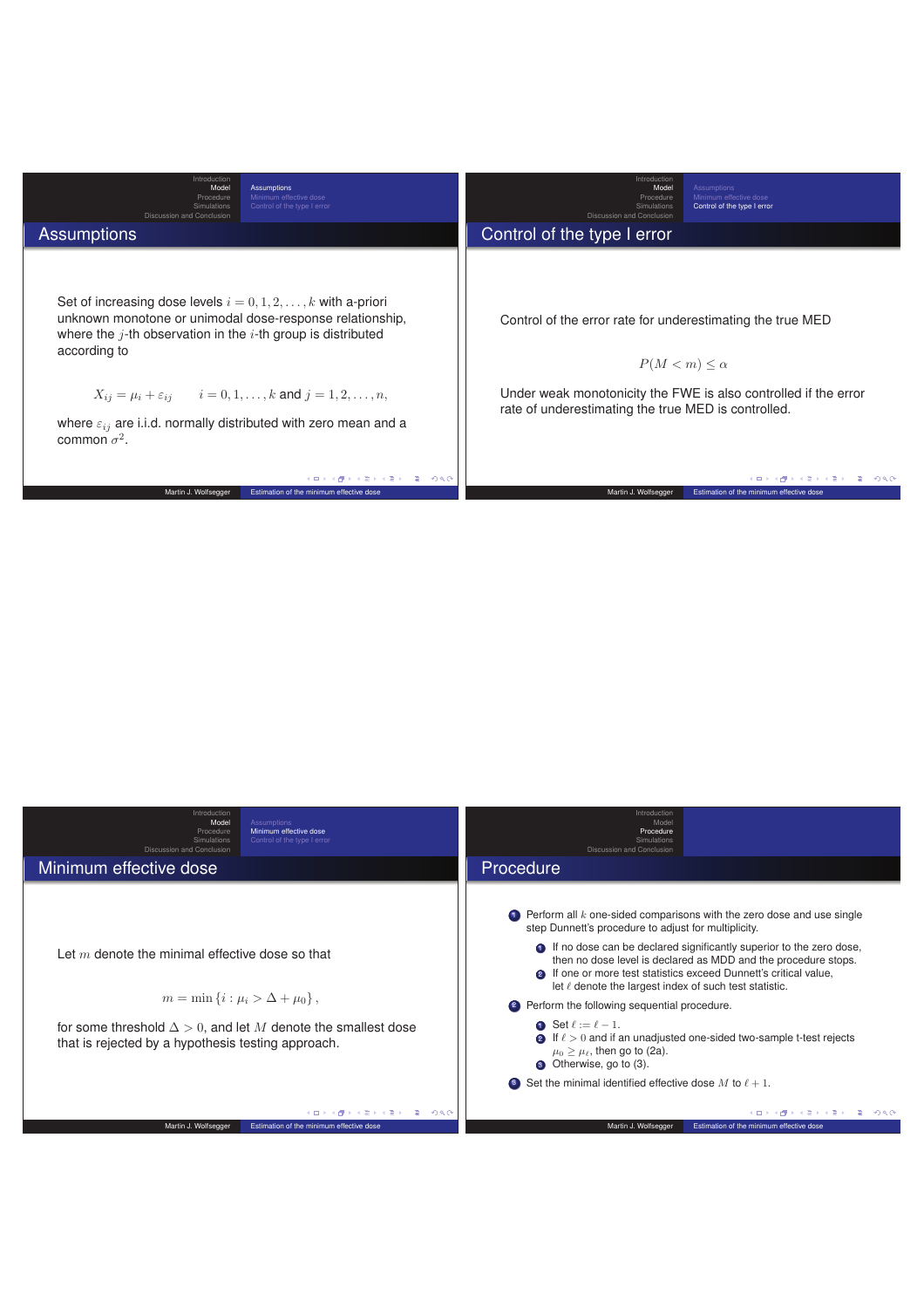

| Introduction<br>Model<br>Procedure<br><b>Simulations</b><br>Discussion and Conclusion<br><b>Simulations</b>                                                                                                                                                                                                                                      | Introduction<br>Model<br>Procedure<br>Simulations<br>Discussion and Conclusion<br>Probability of correctly selecting the true MDD                                                                                                                                                                                                                              |
|--------------------------------------------------------------------------------------------------------------------------------------------------------------------------------------------------------------------------------------------------------------------------------------------------------------------------------------------------|----------------------------------------------------------------------------------------------------------------------------------------------------------------------------------------------------------------------------------------------------------------------------------------------------------------------------------------------------------------|
|                                                                                                                                                                                                                                                                                                                                                  |                                                                                                                                                                                                                                                                                                                                                                |
| • Simulation study for 30 scenarios based on 1E6 runs<br>• Data generated to follow a normal distribution with $n_i = 10$<br>for $k=5$ positive dose levels with $\sigma=\sqrt{n}$<br>• Introduced approach (SD3PC) compared with<br>• Step-down version of Dunnett's procedure (SD1PC)<br>• Step-down application of two-sample t-tests (SD2PC) | 0.2<br>0.2<br>0.0<br>0.4 0.6<br>0.0<br>0.4 0.6<br>28<br>29<br>SD3PC<br>SD <sub>2P</sub><br>SD1P0<br>21<br>22<br>23<br>24<br>25<br>SD3P0<br>SD2PC<br>SD1P0<br>20<br>16.<br>SD3PC<br>SD2P0<br>SD1PC<br>11<br>12<br>13<br>14<br>15<br>SD3PC<br>SD2PC<br>SD1PC<br>10<br>SD3PC<br>SD <sub>2P</sub><br>SD1PC<br>SD3PC<br>Global null<br>SD2PC<br>hypothesis<br>SD1PC |
|                                                                                                                                                                                                                                                                                                                                                  | 0.4<br>0.6<br>0.0<br>0.4<br>0.6<br>0.0<br>0.6<br>0.0<br>0.2<br>0.2<br>0.2<br>0.4                                                                                                                                                                                                                                                                               |
| 200<br>(□) (r)                                                                                                                                                                                                                                                                                                                                   | Probability of correctly selecting the true MDD<br>200<br>4 0 F<br>3.伊                                                                                                                                                                                                                                                                                         |
| Martin J. Wolfsegger<br>Estimation of the minimum effective dose                                                                                                                                                                                                                                                                                 | Martin J. Wolfsegger<br>Estimation of the minimum effective dose                                                                                                                                                                                                                                                                                               |